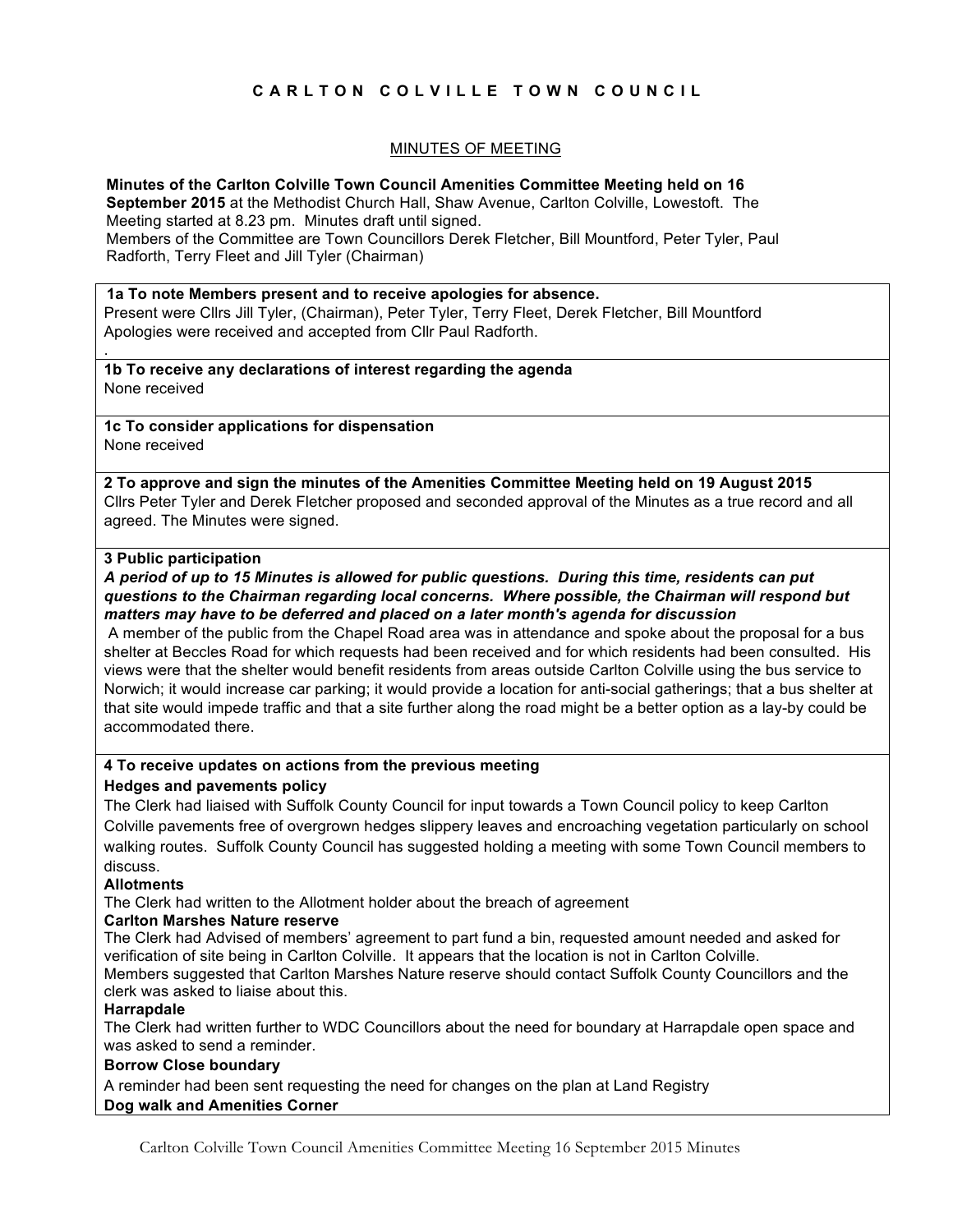The Clerk had requested clarification of service agreement and costs for next year

# **Bus shelter**

The broken window at Ashburnham Way had been reported. A consultation about bus shelter on Beccles Road had been carried out.

# **Naming Aveling Way**

As agreed at the Full TC Meeting the Clerk had written to local primary schools suggesting their holding a competition to name Aveling Way open space.

# **Hanging baskets**

Comments that had been received about the standard of hanging baskets had been forwarded to W Norse **Bins**

Prices were forward to SCC Cllr Sonia Barker

**5 To receive details of correspondence received since 19 August 2015 about amenities matters not dealt with under other items and to note any action taken already**

# **SCC notification of requests received for bus shelters, and raised kerbs at Lowestoft Road**

There were no objections from Members to shelters or raised kerbs at Lowestoft Road. See item 3 regarding bus shelter at Beccles Road. It was agreed to recommend that any proposal for a shelter at Beccles Road be put on hold for SCC to review the site.

# **Removal of 103 Service at Bloodmoor and retention of flag**

Explanations from SCC for retention of flag and siting of bus stop were received and noted. Resident had been advised of this. The resident reported that they had not agreed to the site of the bus stop outside their house and suggested if necessary the use of land further down the road towards Colsterdale where a layby could be accommodated.

## **Notification from SCC of provision of a safety pedestrian refuge along Ashburnham Way,** noted **Request for a dog bin at Lowestoft Road outside the Vets** This to be considered at the precept meeting **Salc newsletter of the year competition**

**6 To sign the clerk's remuneration cheque under delegated authority** This was signed.

# **7 To consider projects for the coming financial year and how they could be funded**

Projects suggested included a MUGA; allotments; litter bins; play equipment according to advice to be received by WDC Play partnership in its forthcoming report; gymnasium equipment for adults.

Suggestions for open space equipment had come from users of the open spaces and the Youth Council questionnaire.

It was agreed to ask the town Council to allocate in principle £25,000 from its reserves and for this to be used for improved facilities in parks and open spaces. Match funding could then be sought. This was proposed and seconded by Cllrs Jill Tyler and Derek Fletcher and agreed by all.

# **8 To consider a way forward for the teen shelter at Carlton Meadow Park**

It was agreed by all that an interim solution would be to remove the panels. While they were removed they could be painted with anti-graffiti paint. This had been suggested by the WDC Play Partnership.

# **9 To consider the benefit of having hanging baskets in Carlton Colville**

It had been noted that this year's baskets had been disappointing. W Norse had been informed of this. It was agreed to ask in the newsletter for resident's opinions on having baskets.

**10 To receive an update on a policy to ensure that paths on walking routes to schools are kept free of encroaching branches particularly as paths tend to be narrow, to ensure safety in walking to school.**